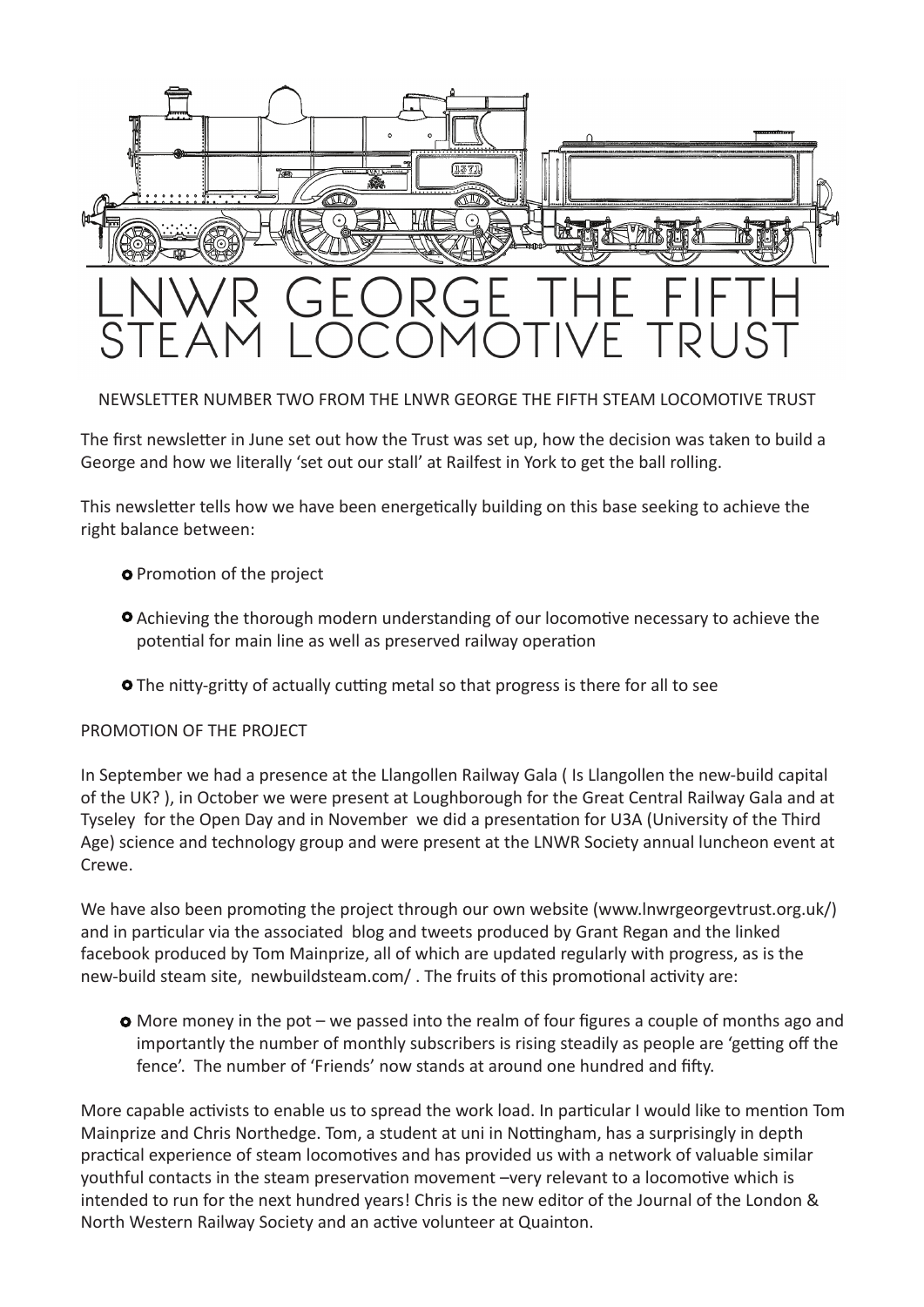### TIMPROVED ENGINEERING UNDERSTANDING

Anybody seeking to build a new steam locomotive in the twenty first century for operation on the main rail network will rapidly become aware that the project will be subject to scrutiny through modern engineering eyes; so we have been very busy doing our homework bringing together past knowledge and experience with modern modes of scrutiny. This has meant close attention to issues related to the Joy valve gear and the significance of the centre bearing and adequate strength within the frames. So we have studied most carefully the accident reports relating to Joy valve gear failures and in particular that at Betley Road (on the approach to Crewe from the South) which occurred very early in LMS days. Although the locomotive involved was a 'Prince of Wales' the upshot was a redesign of the connecting rod with new big end, jack link and little end, and a copy of the drawings for this has been acquired from NRM and a subsequent discussion with Tyseley proved very helpful. We have also given some thought to possible use of vampire software (as the A1 trust has done with their P2 project) to help evaluate the characteristics of the George (its riding as a 'railway vehicle'). Input data forms have been obtained but no decision has been taken as yet.

### MAKING SOMETHING HAPPEN

Every project has to start somewhere and we are focusing for the moment on the smokebox door, and in particular on the outer smokebox door. The reason for this is that it is an achievable distinctive and emotive feature which is distinctively LNWR. We have been in close touch Ted Talbot on matters of authenticity and it is our intention to have the traditional small wheel at the centre of the door (operated by its own special spanner) in true LNWR style. Originally it was hoped to have placed the contract for this by now (and reported it in this newsletter). Suffice to say we are now close but specifications and contracts etc. Everything has to be done properly!

### THE WAY AHEAD

- We are aware that the smokebox door is something of a symbolic project, but be assured we are involved in more substantive items –very possibly the plates for the front part of the frames will come next.
- We wish to turn as many as possible of the 'Friends' into active financial supporters. Do please give serious thought to this. We have already produced an attractive new leaflet for our fundraising, thanks to the skills of our printer Richard Meanley.
- We are also working on a legacies leaflet for the Trust which we can distribute to wills and probate solicitors in LNWR territory. Do please let us know if you would like a copy.
- We would like to move as soon as possible to the point of raising five figures, which will enable us to plug into matched funding and give a real fillip to the progress of the project.
- O So, in short, along with everybody else, PLEASE REMEMBER GEORGE THIS CHRISTMAS!

SEASONS GREETINGS FROM ALL AT THE 'GEORGE' PROJECT'S 'MISSION CONTROL'.

Paul Hibberd, Trustee 4 December 2012